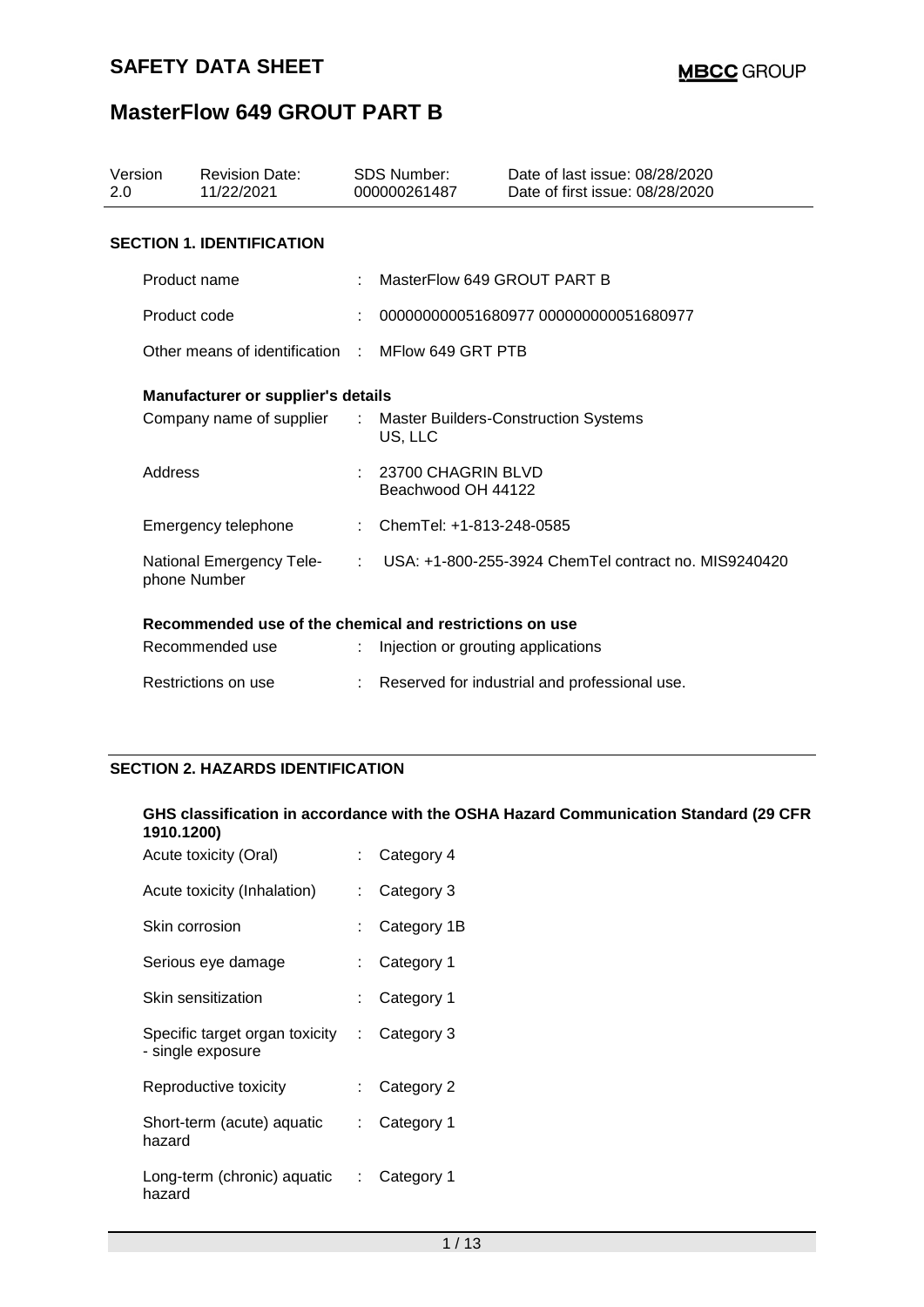| Version<br>2.0 | <b>Revision Date:</b><br>11/22/2021            | <b>SDS Number:</b><br>000000261487                                                                                       | Date of last issue: 08/28/2020<br>Date of first issue: 08/28/2020                                                                                                                                                                                                                                                                                                                                                                                                                                                                                                                                                                                                                                                                                                                                      |
|----------------|------------------------------------------------|--------------------------------------------------------------------------------------------------------------------------|--------------------------------------------------------------------------------------------------------------------------------------------------------------------------------------------------------------------------------------------------------------------------------------------------------------------------------------------------------------------------------------------------------------------------------------------------------------------------------------------------------------------------------------------------------------------------------------------------------------------------------------------------------------------------------------------------------------------------------------------------------------------------------------------------------|
|                | <b>GHS label elements</b><br>Hazard pictograms |                                                                                                                          |                                                                                                                                                                                                                                                                                                                                                                                                                                                                                                                                                                                                                                                                                                                                                                                                        |
|                | Signal Word                                    | Danger                                                                                                                   |                                                                                                                                                                                                                                                                                                                                                                                                                                                                                                                                                                                                                                                                                                                                                                                                        |
|                | <b>Hazard Statements</b>                       | H331 Toxic if inhaled.<br>H302 Harmful if swallowed.                                                                     | H314 Causes severe skin burns and eye damage.<br>H317 May cause an allergic skin reaction.<br>H335 May cause respiratory irritation.<br>H361d Suspected of damaging the unborn child.<br>H400 Very toxic to aquatic life.<br>H410 Very toxic to aquatic life with long lasting effects.                                                                                                                                                                                                                                                                                                                                                                                                                                                                                                                |
|                | <b>Precautionary Statements</b>                | <b>Prevention:</b><br>and understood.<br>the workplace.<br>face protection.<br><b>Response:</b>                          | P201 Obtain special instructions before use.<br>P202 Do not handle until all safety precautions have been read<br>P261 Avoid breathing mist or vapors.<br>P264 Wash skin thoroughly after handling.<br>P270 Do not eat, drink or smoke when using this product.<br>P271 Use only outdoors or in a well-ventilated area.<br>P272 Contaminated work clothing must not be allowed out of<br>P273 Avoid release to the environment.<br>P280 Wear protective gloves/ protective clothing/ eye protection/                                                                                                                                                                                                                                                                                                   |
|                |                                                | induce vomiting.<br>CENTER/ doctor.<br>CENTER/ doctor.<br>attention.<br>attention.<br>P391 Collect spillage.<br>Storage: | P301 + P312 + P330 IF SWALLOWED: Call a POISON<br>CENTER/ doctor if you feel unwell. Rinse mouth.<br>P301 + P330 + P331 IF SWALLOWED: Rinse mouth. Do NOT<br>P303 + P361 + P353 IF ON SKIN (or hair): Take off immediately<br>all contaminated clothing. Rinse skin with water/ shower.<br>P304 + P340 + P310 IF INHALED: Remove person to fresh air<br>and keep comfortable for breathing. Immediately call a POISON<br>P305 + P351 + P338 + P310 IF IN EYES: Rinse cautiously with<br>water for several minutes. Remove contact lenses, if present<br>and easy to do. Continue rinsing. Immediately call a POISON<br>P308 + P313 IF exposed or concerned: Get medical advice/<br>P333 + P313 If skin irritation or rash occurs: Get medical advice/<br>P363 Wash contaminated clothing before reuse. |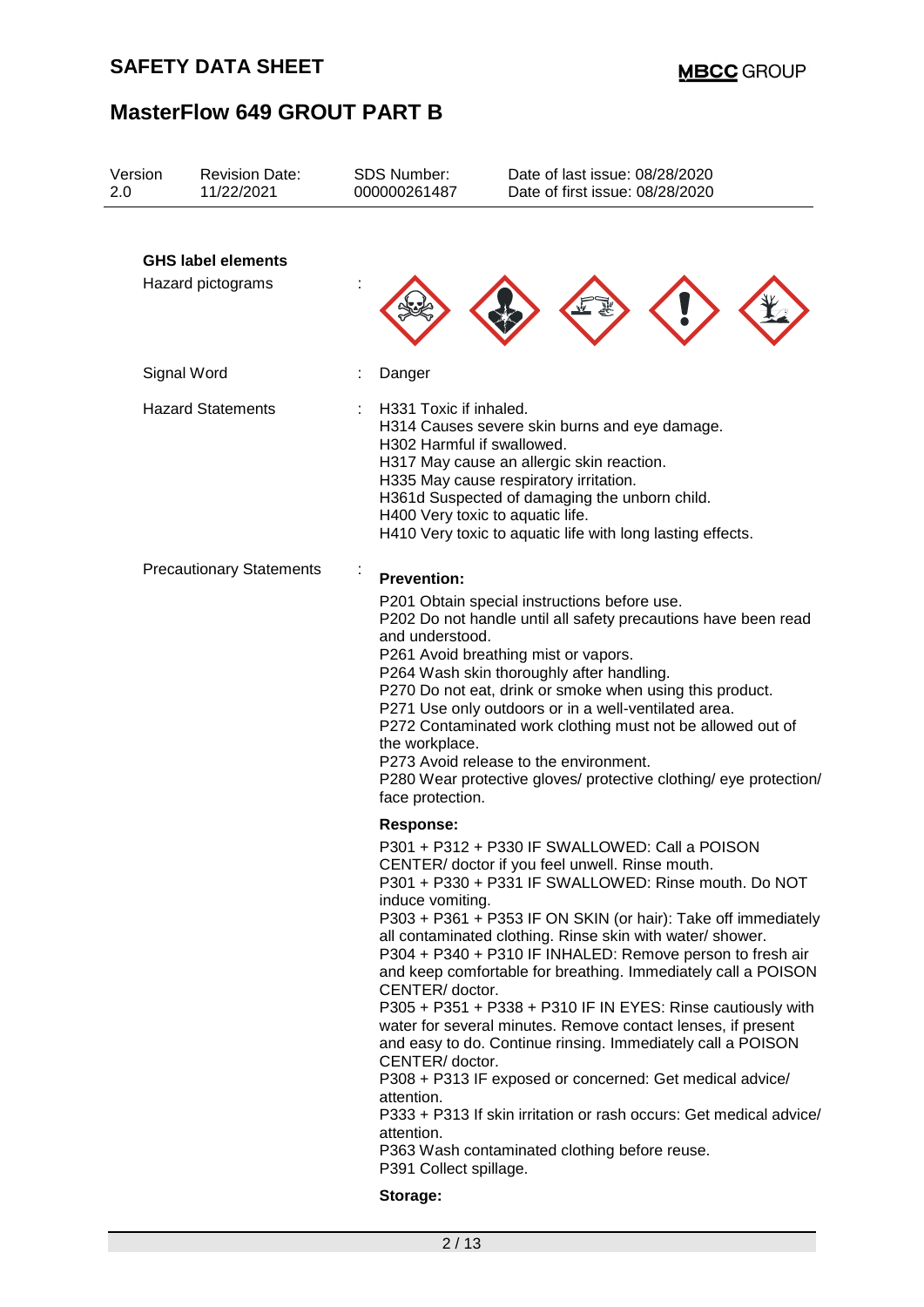| Version<br>2.0 | <b>Revision Date:</b><br>11/22/2021                                     |  | <b>SDS Number:</b><br>000000261487                                                                                                                                                                     | Date of last issue: 08/28/2020<br>Date of first issue: 08/28/2020 |  |  |  |
|----------------|-------------------------------------------------------------------------|--|--------------------------------------------------------------------------------------------------------------------------------------------------------------------------------------------------------|-------------------------------------------------------------------|--|--|--|
|                |                                                                         |  | P403 + P233 Store in a well-ventilated place. Keep container<br>tightly closed.<br>P405 Store locked up.<br>Disposal:<br>P501 Dispose of contents/ container to an approved waste dis-<br>posal plant. |                                                                   |  |  |  |
|                |                                                                         |  |                                                                                                                                                                                                        |                                                                   |  |  |  |
|                | <b>Other hazards</b>                                                    |  |                                                                                                                                                                                                        |                                                                   |  |  |  |
|                | None known.                                                             |  |                                                                                                                                                                                                        |                                                                   |  |  |  |
|                | <b>SECTION 3. COMPOSITION/INFORMATION ON INGREDIENTS</b>                |  |                                                                                                                                                                                                        |                                                                   |  |  |  |
|                |                                                                         |  |                                                                                                                                                                                                        |                                                                   |  |  |  |
|                | Substance / Mixture                                                     |  | <b>Mixture</b>                                                                                                                                                                                         |                                                                   |  |  |  |
|                |                                                                         |  |                                                                                                                                                                                                        |                                                                   |  |  |  |
|                | Chemical nature                                                         |  | curing agent                                                                                                                                                                                           |                                                                   |  |  |  |
|                |                                                                         |  |                                                                                                                                                                                                        |                                                                   |  |  |  |
|                | <b>Components</b>                                                       |  |                                                                                                                                                                                                        |                                                                   |  |  |  |
|                | Chemical name                                                           |  | CAS-No.                                                                                                                                                                                                | Concentration (% w/w)                                             |  |  |  |
|                | Fatty acids, tall-oil, reaction products<br>with tetraethylenepentamine |  | 68953-36-6                                                                                                                                                                                             | $>= 70 - 90$                                                      |  |  |  |
|                | 2,2'-iminodi(ethylamine)                                                |  | 111-40-0                                                                                                                                                                                               | $>= 0 - 20$                                                       |  |  |  |
| diamine        | 3,6,9-triazaundecamethylene-1,11-                                       |  | 112-57-2                                                                                                                                                                                               | $>= 5 - < 10$                                                     |  |  |  |
| $N, N'-bis(3-$ | aminopropyl) ethylenediamine                                            |  | 10563-26-5                                                                                                                                                                                             | $>= 0 - 20$                                                       |  |  |  |
|                | triethylenetetramine                                                    |  | 112-24-3                                                                                                                                                                                               | $>= 0 - 20$                                                       |  |  |  |
| $2,4,6-$       |                                                                         |  | 90-72-2                                                                                                                                                                                                | $>= 1 - 5$                                                        |  |  |  |
|                | tris(dimethylaminomethyl)phenol                                         |  |                                                                                                                                                                                                        |                                                                   |  |  |  |
| $N, N-Bis(2-$  | aminoethyl) ethylenediamine                                             |  | 4097-89-6                                                                                                                                                                                              | $>= 0 - 5$                                                        |  |  |  |
|                | Salicylic acid                                                          |  | 69-72-7                                                                                                                                                                                                | $>= 0 - 1$                                                        |  |  |  |
|                | Fatty acids, C18-unsatd., trimers,<br>compds. with oleylamine           |  | 147900-93-4                                                                                                                                                                                            | $>= 0.1 - 1$                                                      |  |  |  |
|                | N-(2-aminoethyl)-1,3-propanediamine 13531-52-7                          |  |                                                                                                                                                                                                        | $>= 0 - 5$                                                        |  |  |  |
|                | Actual concentration is withhold as a trade secret                      |  |                                                                                                                                                                                                        |                                                                   |  |  |  |

Actual concentration is withheld as a trade secret

## **SECTION 4. FIRST AID MEASURES**

| General advice          | First aid personnel should pay attention to their own safety.<br>Immediately remove contaminated clothing.                                                                               |
|-------------------------|------------------------------------------------------------------------------------------------------------------------------------------------------------------------------------------|
| If inhaled              | If difficulties occur after vapour/aerosol has been inhaled,<br>remove to fresh air and seek medical attention.                                                                          |
| In case of skin contact | After contact with skin, wash immediately with plenty of water<br>and soap.<br>Under no circumstances should organic solvent be used.<br>If irritation develops, seek medical attention. |
| In case of eye contact  | : In case of contact, immediately flush eyes with plenty of water<br>for at least 15 minutes.                                                                                            |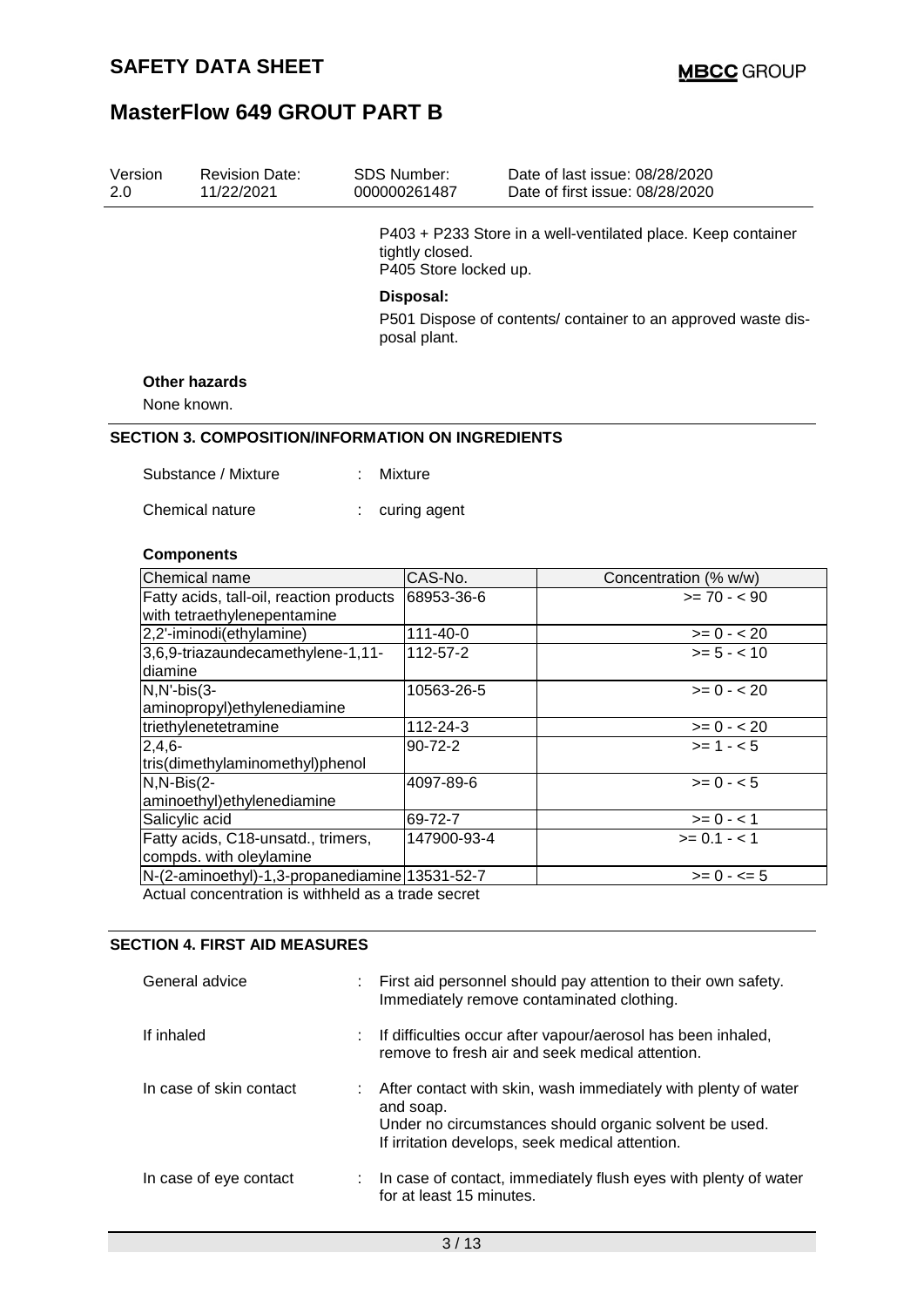| Version<br>2.0                                                    | <b>Revision Date:</b><br>11/22/2021 |                                                                                                                                                                                | SDS Number:<br>000000261487                                                                                                                                                                                          | Date of last issue: 08/28/2020<br>Date of first issue: 08/28/2020 |  |  |
|-------------------------------------------------------------------|-------------------------------------|--------------------------------------------------------------------------------------------------------------------------------------------------------------------------------|----------------------------------------------------------------------------------------------------------------------------------------------------------------------------------------------------------------------|-------------------------------------------------------------------|--|--|
|                                                                   |                                     |                                                                                                                                                                                | Keep eye wide open while rinsing.<br>Remove contact lenses.<br>Seek medical advice.                                                                                                                                  |                                                                   |  |  |
| If swallowed                                                      |                                     | $:$ Immediately rinse mouth and then drink 200-300 ml of water,<br>seek medical attention.<br>Do not induce vomiting unless told to by a poison control cen-<br>ter or doctor. |                                                                                                                                                                                                                      |                                                                   |  |  |
| Most important symptoms<br>and effects, both acute and<br>delayed |                                     |                                                                                                                                                                                | $\pm$ Toxic if inhaled.<br>Causes severe skin burns and eye damage.<br>Harmful if swallowed.<br>May cause an allergic skin reaction.<br>May cause respiratory irritation.<br>Suspected of damaging the unborn child. |                                                                   |  |  |
|                                                                   | Notes to physician                  |                                                                                                                                                                                | Treat symptomatically.                                                                                                                                                                                               |                                                                   |  |  |

## **SECTION 5. FIRE-FIGHTING MEASURES**

| Suitable extinguishing media :                      | Foam<br>Water spray<br>Dry powder<br>Carbon dioxide (CO2)                                                                                                                                 |
|-----------------------------------------------------|-------------------------------------------------------------------------------------------------------------------------------------------------------------------------------------------|
| Unsuitable extinguishing<br>media                   | $:$ water jet                                                                                                                                                                             |
| Hazardous combustion prod- :<br>ucts                | nitrogen oxides<br>Carbon oxides<br>fumes/smoke<br>carbon black<br>corrosive gases/vapours                                                                                                |
| Further information                                 | : The degree of risk is governed by the burning substance and<br>the fire conditions.<br>Contaminated extinguishing water must be disposed of in<br>accordance with official regulations. |
| Special protective equipment :<br>for fire-fighters | Firefighters should be equipped with self-contained breathing<br>apparatus and turn-out gear.                                                                                             |

## **SECTION 6. ACCIDENTAL RELEASE MEASURES**

| Personal precautions, protec-<br>tive equipment and emer-<br>gency procedures | Use personal protective clothing.<br>Do not breathe vapour/aerosol/spray mists.<br>Handle in accordance with good building materials hygiene<br>and safety practice. |
|-------------------------------------------------------------------------------|----------------------------------------------------------------------------------------------------------------------------------------------------------------------|
| Environmental precautions                                                     | : Contain contaminated water/firefighting water.<br>Do not discharge into drains/surface waters/groundwater.                                                         |
| Methods and materials for                                                     | : Soak up with inert absorbent material (e.g. sand, silica gel,                                                                                                      |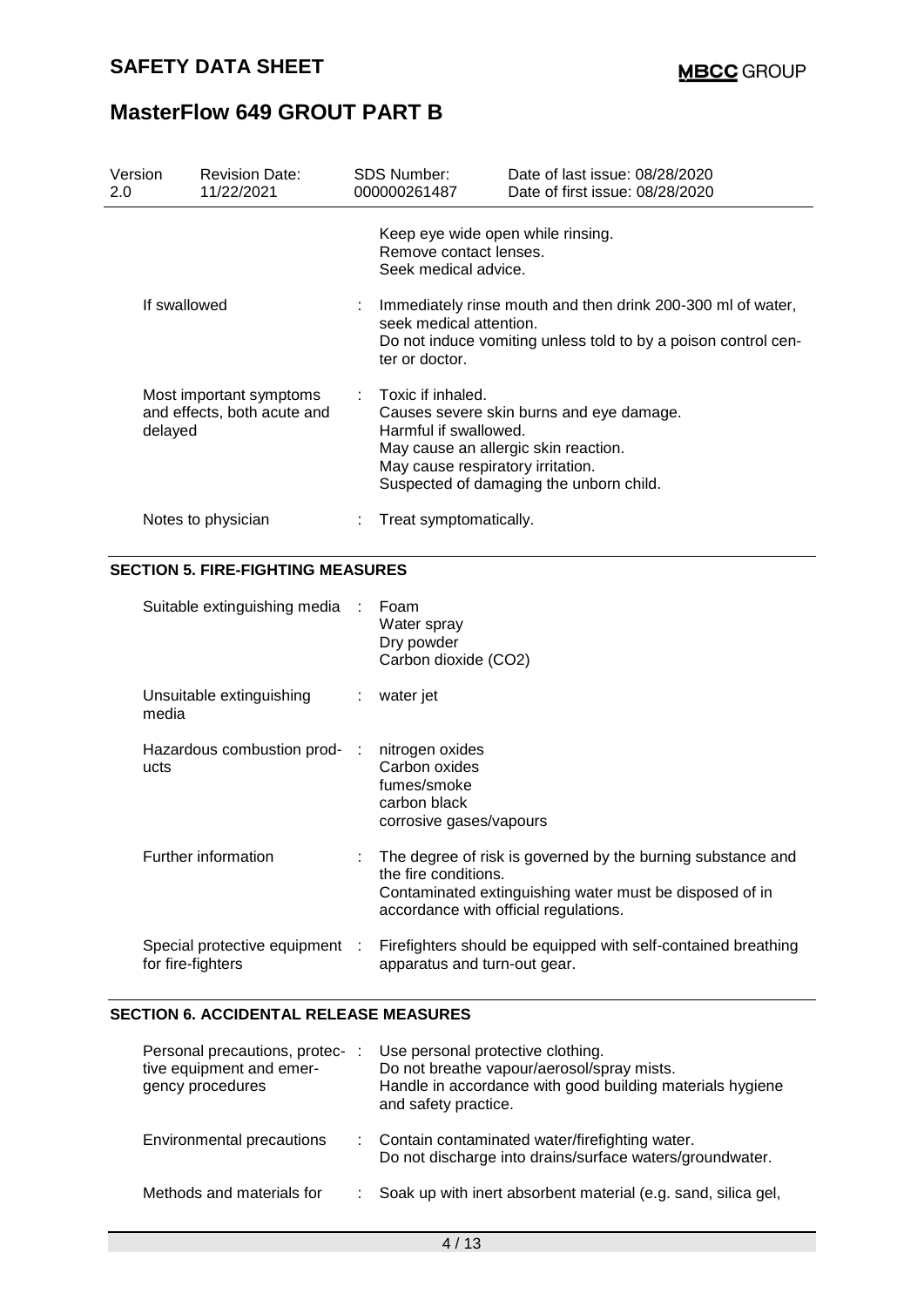## **SAFETY DATA SHEET**

# **MasterFlow 649 GROUT PART B**

| Version<br>2.0 | <b>Revision Date:</b><br>11/22/2021                |   | SDS Number:<br>000000261487                                                                 | Date of last issue: 08/28/2020<br>Date of first issue: 08/28/2020                                                                                                                                                                                                    |  |  |  |  |
|----------------|----------------------------------------------------|---|---------------------------------------------------------------------------------------------|----------------------------------------------------------------------------------------------------------------------------------------------------------------------------------------------------------------------------------------------------------------------|--|--|--|--|
|                | containment and cleaning up                        |   | acid binder, universal binder, sawdust).<br>Pick up with suitable appliance and dispose of. |                                                                                                                                                                                                                                                                      |  |  |  |  |
|                | <b>SECTION 7. HANDLING AND STORAGE</b>             |   |                                                                                             |                                                                                                                                                                                                                                                                      |  |  |  |  |
|                | Advice on protection against<br>fire and explosion | ÷ |                                                                                             | Normal measures for preventive fire protection.                                                                                                                                                                                                                      |  |  |  |  |
|                | Advice on safe handling                            |   | Avoid aerosol formation.                                                                    | Handle and open container with care.<br>Wear personal protective equipment.<br>Avoid contact with skin and eyes.<br>Keep container tightly sealed.<br>Keep away from sources of ignition - No smoking.                                                               |  |  |  |  |
|                | Conditions for safe storage                        |   | place.<br>Observe label precautions.                                                        | Keep container tightly closed in a dry and well-ventilated<br>Containers which are opened must be carefully resealed and<br>kept upright to prevent leakage.<br>Electrical installations / working materials must comply with<br>the technological safety standards. |  |  |  |  |
|                | Further information on stor-<br>age conditions     |   | Protect from direct sunlight.                                                               | Keep only in the original container in a cool, dry, well-<br>ventilated place away from ignition sources, heat or flame.<br>Store protected against freezing.                                                                                                        |  |  |  |  |
|                | Recommended storage tem-<br>perature               |   | $>$ 39 °F / $>$ 4 °C                                                                        |                                                                                                                                                                                                                                                                      |  |  |  |  |
|                | Further information on stor-<br>age stability      |   | PROTECT FROM FREEZING DURING THE COLD-SEASON<br>(BELOW 40°F / 5°C).                         |                                                                                                                                                                                                                                                                      |  |  |  |  |

## **SECTION 8. EXPOSURE CONTROLS/PERSONAL PROTECTION**

| Components                   | CAS-No.        | Value type<br>(Form of<br>exposure) | Control parame-<br>ters / Permissible<br>concentration | <b>Basis</b>                                |
|------------------------------|----------------|-------------------------------------|--------------------------------------------------------|---------------------------------------------|
| 2,2'-iminodi(ethylamine)     | $111 - 40 - 0$ | <b>TWA value</b>                    | 1 ppm                                                  | <b>ACGIHTLV</b>                             |
|                              |                | <b>REL</b> value                    | 1 ppm<br>$4$ mg/m $3$                                  | <b>NIOSH</b>                                |
|                              |                | <b>TWA value</b>                    | 1 ppm<br>$4$ mg/m $3$                                  | <b>29 CFR</b><br>1910.1000<br>(Table Z-1-A) |
|                              |                | <b>TWA</b>                          | 1 ppm                                                  | <b>ACGIH</b>                                |
|                              |                | <b>TWA</b>                          | 1 ppm<br>$4$ mg/m $3$                                  | <b>NIOSH REL</b>                            |
|                              |                | <b>TWA</b>                          | 1 ppm<br>$4$ mg/m $3$                                  | OSHA P0                                     |
| 3,6,9-triazaundecamethylene- | 112-57-2       | <b>TWA</b>                          | $5$ mg/m $3$                                           | <b>US WEEL</b>                              |

## **Ingredients with workplace control parameters**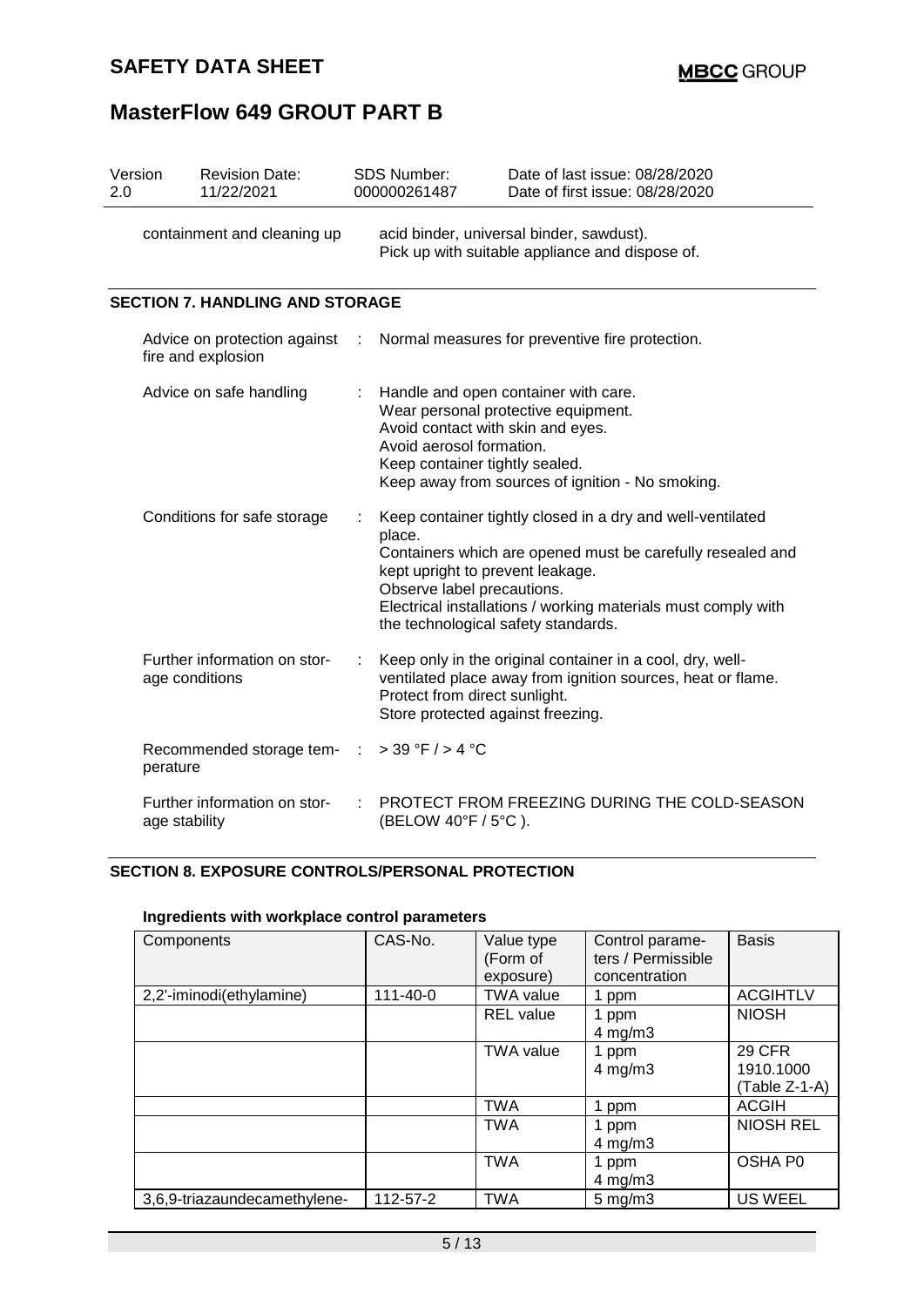# **SAFETY DATA SHEET**

# **MasterFlow 649 GROUT PART B**

| Version<br>2.0 | SDS Number:<br><b>Revision Date:</b><br>11/22/2021 |  | 000000261487                                                                                                                                               | Date of last issue: 08/28/2020<br>Date of first issue: 08/28/2020                     |                                                                                                                                                                                      |                |  |
|----------------|----------------------------------------------------|--|------------------------------------------------------------------------------------------------------------------------------------------------------------|---------------------------------------------------------------------------------------|--------------------------------------------------------------------------------------------------------------------------------------------------------------------------------------|----------------|--|
|                | 1,11-diamine                                       |  |                                                                                                                                                            |                                                                                       |                                                                                                                                                                                      |                |  |
|                | triethylenetetramine                               |  | 112-24-3                                                                                                                                                   | <b>TWA</b>                                                                            | 1 ppm                                                                                                                                                                                | <b>US WEEL</b> |  |
|                | <b>Engineering measures</b>                        |  |                                                                                                                                                            | Ensure adequate ventilation.                                                          |                                                                                                                                                                                      |                |  |
|                | Personal protective equipment                      |  |                                                                                                                                                            |                                                                                       |                                                                                                                                                                                      |                |  |
|                | Respiratory protection                             |  | Wear appropriate certified respirator when exposure limits<br>may be exceeded.<br>Use NIOSH approved respiratory protection.                               |                                                                                       |                                                                                                                                                                                      |                |  |
|                | Hand protection                                    |  |                                                                                                                                                            |                                                                                       |                                                                                                                                                                                      |                |  |
|                | Remarks                                            |  | Wear chemical resistant protective gloves. Manufacturer's<br>directions for use should be observed because of great di-<br>versity of types.               |                                                                                       |                                                                                                                                                                                      |                |  |
|                | Eye protection                                     |  | Tightly fitting safety goggles (chemical goggles) and face<br>shield.                                                                                      |                                                                                       |                                                                                                                                                                                      |                |  |
|                | Skin and body protection                           |  | Body protection must be chosen depending on activity and<br>possible exposure, e.g. head protection, apron, protective<br>boots, chemical-protection suit. |                                                                                       |                                                                                                                                                                                      |                |  |
|                | Protective measures                                |  | and safety practice.                                                                                                                                       | Do not inhale gases/vapours/aerosols.                                                 | Avoid contact with the skin, eyes and clothing.<br>Handle in accordance with good building materials hygiene                                                                         |                |  |
|                | Hygiene measures                                   |  | the end of the shift.<br>care agents applied.                                                                                                              | When using, do not eat, drink or smoke.<br>Replace if necessary (e.g. pinhole leaks). | Hands and/or face should be washed before breaks and at<br>At the end of the shift the skin should be cleaned and skin-<br>Gloves must be inspected regularly and prior to each use. |                |  |

#### **SECTION 9. PHYSICAL AND CHEMICAL PROPERTIES**

| Appearance     | t. | liquid                  |
|----------------|----|-------------------------|
| Color          | t. | amber                   |
| Odor           |    | ammonia-like            |
| Odor Threshold |    | not determined          |
| рH             | t. | No data available       |
| Melting point  | ۰. | No data available       |
| Boiling point  |    | $>$ 392 °F / $>$ 200 °C |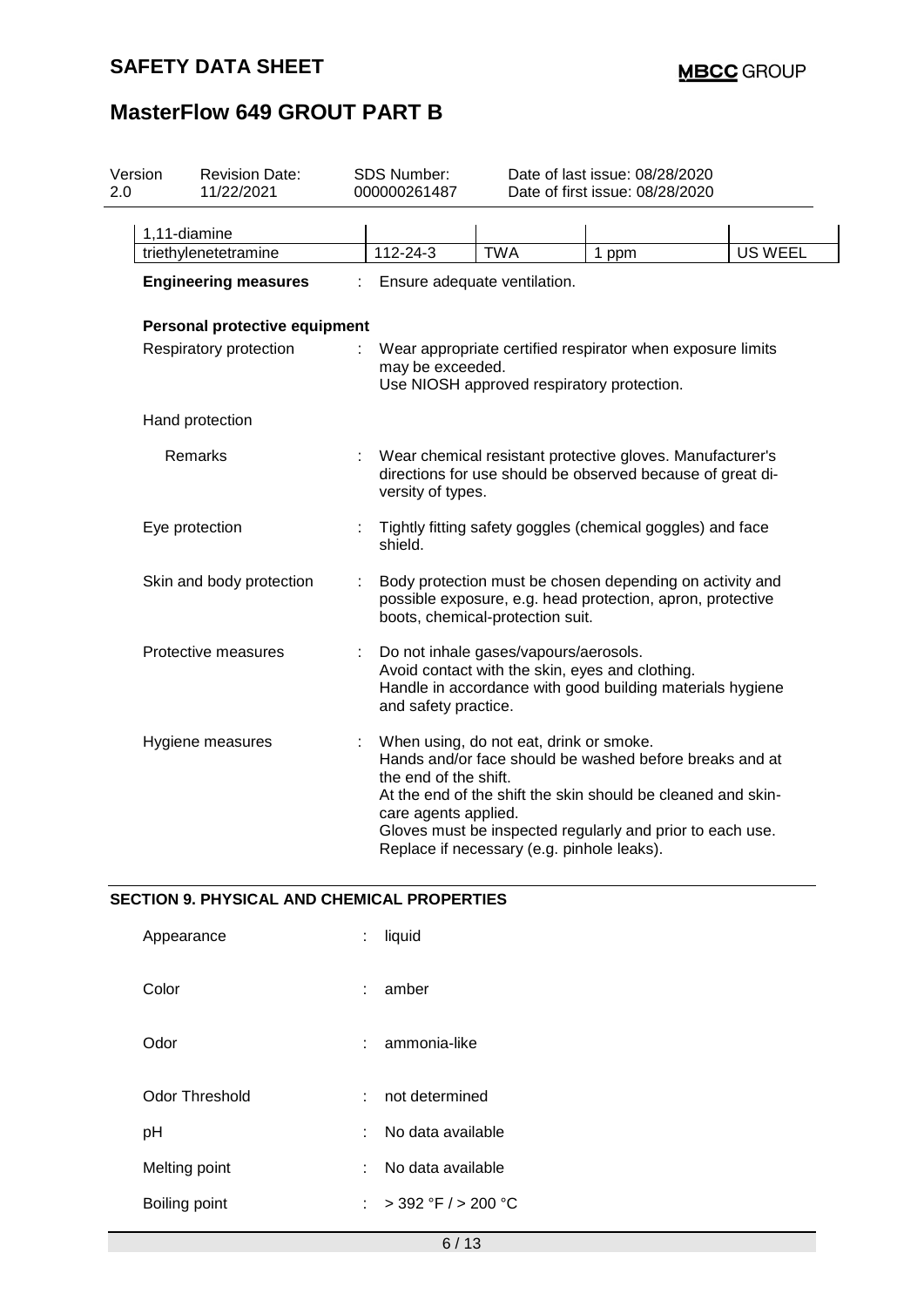| Version<br>2.0 | <b>Revision Date:</b><br>11/22/2021                 |           | <b>SDS Number:</b><br>000000261487           | Date of last issue: 08/28/2020<br>Date of first issue: 08/28/2020                                                                                                                                                                           |
|----------------|-----------------------------------------------------|-----------|----------------------------------------------|---------------------------------------------------------------------------------------------------------------------------------------------------------------------------------------------------------------------------------------------|
|                |                                                     |           |                                              |                                                                                                                                                                                                                                             |
|                | Flash point                                         | ÷         | 325 °F / 163 °C                              |                                                                                                                                                                                                                                             |
|                |                                                     |           |                                              | Method: Standard Test Method for Sustained Burning of Liq-<br>uid Mixtures Using the Small Scale Open-Cup Apparatus<br>The product has not been tested. The statement has been<br>derived from the properties of the individual components. |
|                | Evaporation rate                                    |           | No data available                            |                                                                                                                                                                                                                                             |
|                | Flammability (liquids)                              | ÷         |                                              | Not classified as a flammability hazard                                                                                                                                                                                                     |
|                | Upper explosion limit / Upper<br>flammability limit | ÷         | No data available                            |                                                                                                                                                                                                                                             |
|                | Lower explosion limit / Lower<br>flammability limit | ÷         | No data available                            |                                                                                                                                                                                                                                             |
|                | Vapor pressure                                      |           | < 0.01 hPa (68 °F / 20 °C)                   |                                                                                                                                                                                                                                             |
|                | Relative vapor density                              |           | Heavier than air.                            |                                                                                                                                                                                                                                             |
|                | Relative density                                    |           | No data available                            |                                                                                                                                                                                                                                             |
|                | Density                                             |           | 0.96 g/cm3 (68 $\degree$ F / 20 $\degree$ C) |                                                                                                                                                                                                                                             |
|                | Solubility(ies)<br>Water solubility                 |           | insoluble                                    |                                                                                                                                                                                                                                             |
|                | Solubility in other solvents                        | $\sim$ 1. | No data available                            |                                                                                                                                                                                                                                             |
|                | Partition coefficient: n-<br>octanol/water          |           | not applicable for mixtures                  |                                                                                                                                                                                                                                             |
|                | Autoignition temperature                            |           | 610 °F / 321 °C                              | The product has not been tested. The statement has been<br>derived from the properties of the individual components.                                                                                                                        |
|                | Decomposition temperature                           |           | scribed/indicated.                           | No decomposition if stored and handled as pre-                                                                                                                                                                                              |
|                | Viscosity<br>Viscosity, dynamic                     |           | No data available                            |                                                                                                                                                                                                                                             |
|                | Viscosity, kinematic                                |           | No data available                            |                                                                                                                                                                                                                                             |
|                | <b>Explosive properties</b>                         |           | Not explosive                                |                                                                                                                                                                                                                                             |
|                | Oxidizing properties                                |           | as oxidizing.                                | Based on its structural properties the product is not classified                                                                                                                                                                            |
|                | Sublimation point                                   |           | No data available                            |                                                                                                                                                                                                                                             |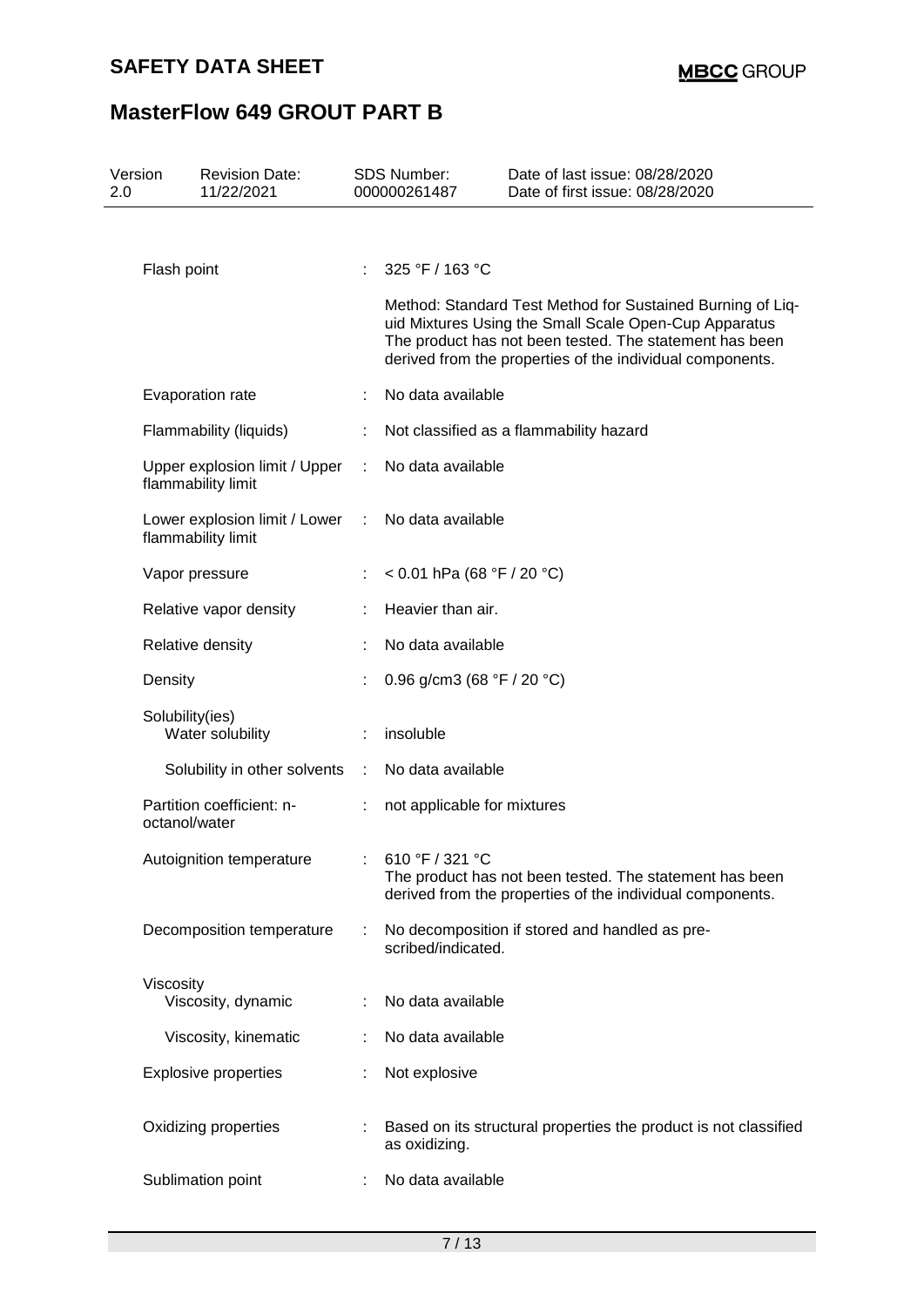## **SAFETY DATA SHEET**

# **MasterFlow 649 GROUT PART B**

| Version<br>2.0 |            | <b>Revision Date:</b><br>11/22/2021         |   | SDS Number:<br>000000261487                                               | Date of last issue: 08/28/2020<br>Date of first issue: 08/28/2020 |
|----------------|------------|---------------------------------------------|---|---------------------------------------------------------------------------|-------------------------------------------------------------------|
|                |            | Molecular weight                            | ÷ | Not applicable                                                            |                                                                   |
|                |            | <b>SECTION 10. STABILITY AND REACTIVITY</b> |   |                                                                           |                                                                   |
|                | Reactivity |                                             |   | scribed/indicated.                                                        | No hazardous reactions if stored and handled as pre-              |
|                |            | Chemical stability                          | ÷ | The product is stable if stored and handled as pre-<br>scribed/indicated. |                                                                   |
|                | tions      | Possibility of hazardous reac-              |   | The product is stable if stored and handled as pre-<br>scribed/indicated. |                                                                   |
|                |            | Conditions to avoid                         |   |                                                                           | See SDS section 7 - Handling and storage.                         |
|                |            | Incompatible materials                      | ÷ | Oxidizing agents<br>strong alkalies<br>Acids                              |                                                                   |
|                | products   | Hazardous decomposition                     | ÷ | as prescribed/indicated.                                                  | No hazardous decomposition products if stored and handled         |

### **SECTION 11. TOXICOLOGICAL INFORMATION**

|  | <b>Acute toxicity</b> |
|--|-----------------------|
|--|-----------------------|

| Harmful if swallowed.<br>Toxic if inhaled. |                                                                                                                  |
|--------------------------------------------|------------------------------------------------------------------------------------------------------------------|
| <b>Product:</b>                            |                                                                                                                  |
| Acute oral toxicity                        | Acute toxicity estimate: 1,948 mg/kg<br>Method: Calculation method                                               |
| Acute inhalation toxicity                  | Acute toxicity estimate: 8.26 mg/l<br>Exposure time: 4 h<br>Test atmosphere: vapor<br>Method: Calculation method |

## **Skin corrosion/irritation**

Causes severe skin burns and eye damage.

#### **Serious eye damage/eye irritation**

Causes serious eye damage.

#### **Respiratory or skin sensitization**

#### **Skin sensitization**

May cause an allergic skin reaction.

#### **Respiratory sensitization**

Not classified based on available information.

#### **Germ cell mutagenicity**

Not classified based on available information.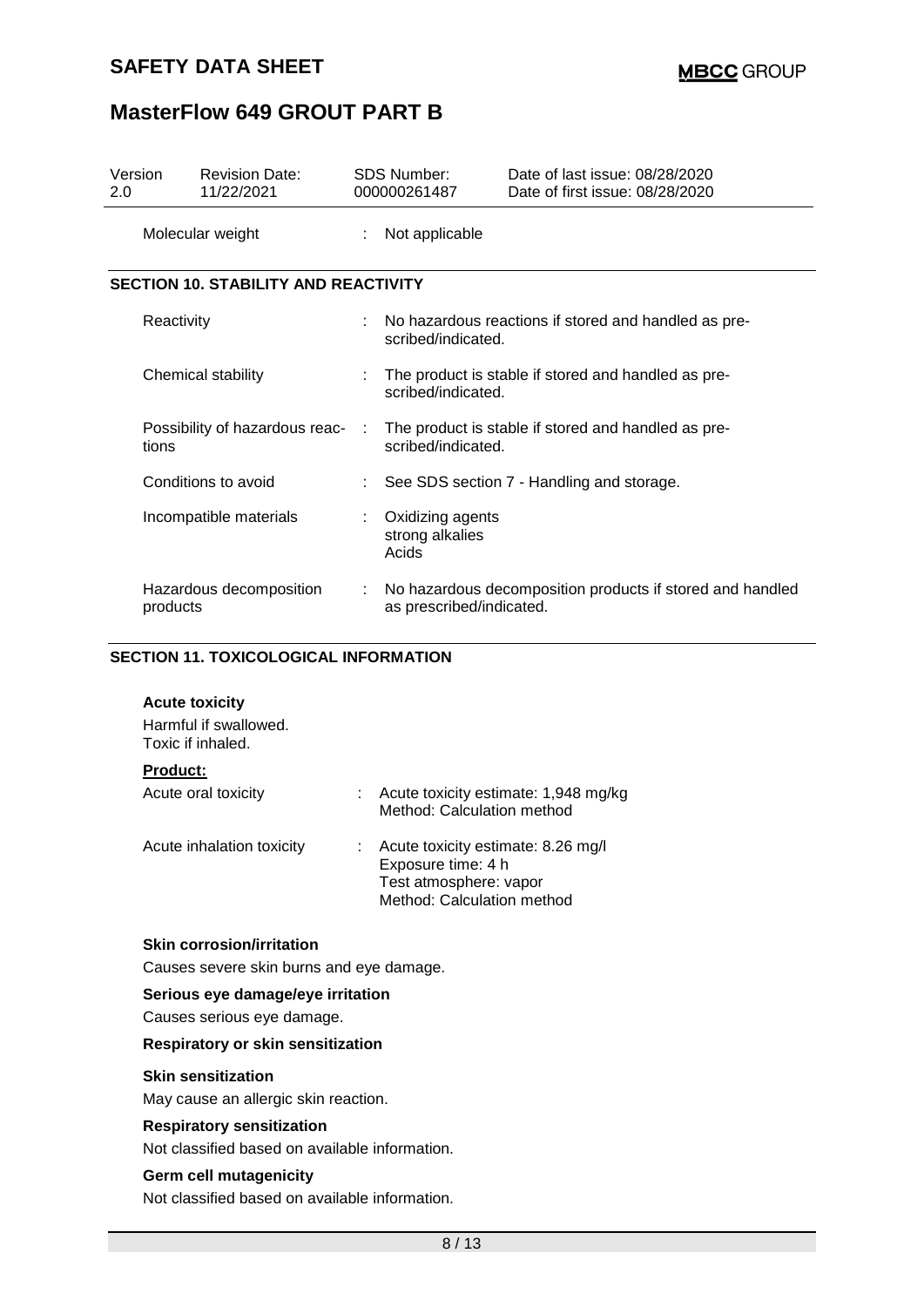| Version<br>2.0     |                                                                                 | <b>Revision Date:</b><br>11/22/2021                                   |    | <b>SDS Number:</b><br>000000261487 | Date of last issue: 08/28/2020<br>Date of first issue: 08/28/2020                                                          |  |  |  |  |
|--------------------|---------------------------------------------------------------------------------|-----------------------------------------------------------------------|----|------------------------------------|----------------------------------------------------------------------------------------------------------------------------|--|--|--|--|
|                    | Carcinogenicity                                                                 |                                                                       |    |                                    |                                                                                                                            |  |  |  |  |
|                    | Not classified based on available information.                                  |                                                                       |    |                                    |                                                                                                                            |  |  |  |  |
|                    | <b>Reproductive toxicity</b>                                                    |                                                                       |    |                                    |                                                                                                                            |  |  |  |  |
|                    | Suspected of damaging the unborn child.                                         |                                                                       |    |                                    |                                                                                                                            |  |  |  |  |
|                    | <b>STOT-single exposure</b>                                                     |                                                                       |    |                                    |                                                                                                                            |  |  |  |  |
|                    | May cause respiratory irritation.                                               |                                                                       |    |                                    |                                                                                                                            |  |  |  |  |
|                    | <b>STOT-repeated exposure</b><br>Not classified based on available information. |                                                                       |    |                                    |                                                                                                                            |  |  |  |  |
|                    |                                                                                 | <b>Aspiration toxicity</b>                                            |    |                                    |                                                                                                                            |  |  |  |  |
|                    |                                                                                 | Not classified based on available information.                        |    |                                    |                                                                                                                            |  |  |  |  |
|                    |                                                                                 | <b>Further information</b>                                            |    |                                    |                                                                                                                            |  |  |  |  |
|                    | <b>Product:</b>                                                                 |                                                                       |    |                                    |                                                                                                                            |  |  |  |  |
|                    | <b>Remarks</b>                                                                  |                                                                       |    | components.                        | The product has not been tested. The statements on toxicolo-<br>gy have been derived from the properties of the individual |  |  |  |  |
|                    |                                                                                 |                                                                       |    |                                    |                                                                                                                            |  |  |  |  |
|                    |                                                                                 | <b>SECTION 12. ECOLOGICAL INFORMATION</b>                             |    |                                    |                                                                                                                            |  |  |  |  |
| <b>Ecotoxicity</b> |                                                                                 |                                                                       |    |                                    |                                                                                                                            |  |  |  |  |
| <b>Product:</b>    |                                                                                 |                                                                       |    |                                    |                                                                                                                            |  |  |  |  |
|                    |                                                                                 | <b>Ecotoxicology Assessment</b>                                       |    |                                    |                                                                                                                            |  |  |  |  |
|                    |                                                                                 | Acute aquatic toxicity                                                |    | Very toxic to aquatic life.        |                                                                                                                            |  |  |  |  |
|                    |                                                                                 | Chronic aquatic toxicity                                              |    |                                    | Very toxic to aquatic life with long lasting effects.                                                                      |  |  |  |  |
|                    |                                                                                 | <b>Components:</b>                                                    |    |                                    |                                                                                                                            |  |  |  |  |
|                    |                                                                                 | Fatty acids, tall-oil, reaction products with tetraethylenepentamine: |    |                                    |                                                                                                                            |  |  |  |  |
|                    | icity)                                                                          | M-Factor (Acute aquatic tox-                                          |    | 10                                 |                                                                                                                            |  |  |  |  |
|                    | toxicity)                                                                       | M-Factor (Chronic aquatic                                             |    | 1                                  |                                                                                                                            |  |  |  |  |
|                    |                                                                                 | <b>Persistence and degradability</b><br>No data available             |    |                                    |                                                                                                                            |  |  |  |  |
|                    |                                                                                 | <b>Bioaccumulative potential</b>                                      |    |                                    |                                                                                                                            |  |  |  |  |
|                    |                                                                                 | No data available                                                     |    |                                    |                                                                                                                            |  |  |  |  |
|                    |                                                                                 | <b>Mobility in soil</b>                                               |    |                                    |                                                                                                                            |  |  |  |  |
|                    |                                                                                 | No data available                                                     |    |                                    |                                                                                                                            |  |  |  |  |
|                    |                                                                                 | <b>Other adverse effects</b>                                          |    |                                    |                                                                                                                            |  |  |  |  |
|                    | Product:                                                                        |                                                                       |    |                                    |                                                                                                                            |  |  |  |  |
|                    |                                                                                 | Additional ecological infor-                                          | t. |                                    | Do not discharge product into the environment without control.                                                             |  |  |  |  |
|                    |                                                                                 |                                                                       |    | 9/13                               |                                                                                                                            |  |  |  |  |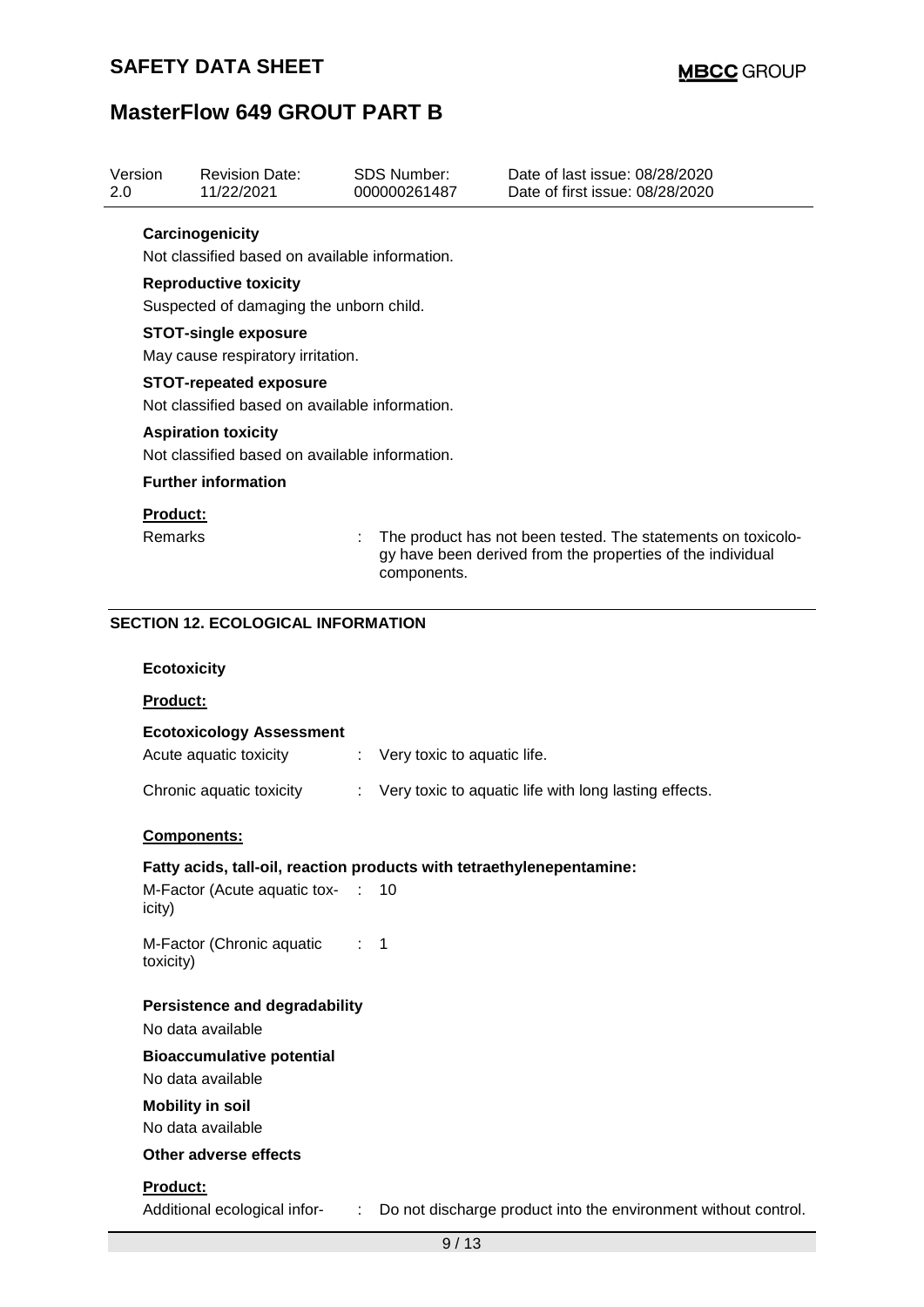| Version<br>2.0         | <b>Revision Date:</b><br>11/22/2021        |                                                                                                                                              | SDS Number:<br>000000261487                                                                                                      | Date of last issue: 08/28/2020<br>Date of first issue: 08/28/2020 |  |
|------------------------|--------------------------------------------|----------------------------------------------------------------------------------------------------------------------------------------------|----------------------------------------------------------------------------------------------------------------------------------|-------------------------------------------------------------------|--|
| mation                 |                                            | The product has not been tested. The statements on ecotoxi-<br>cology have been derived from the properties of the individual<br>components. |                                                                                                                                  |                                                                   |  |
|                        | <b>SECTION 13. DISPOSAL CONSIDERATIONS</b> |                                                                                                                                              |                                                                                                                                  |                                                                   |  |
|                        | <b>Disposal methods</b>                    |                                                                                                                                              |                                                                                                                                  |                                                                   |  |
| Waste from residues    |                                            |                                                                                                                                              | Observe national and local legal requirements.<br>Residues should be disposed of in the same manner as the<br>substance/product. |                                                                   |  |
| Contaminated packaging |                                            | ÷                                                                                                                                            | Contaminated packaging should be emptied as far as possible<br>and disposed of in the same manner as the sub-<br>stance/product. |                                                                   |  |

## **SECTION 14. TRANSPORT INFORMATION**

#### **International Regulations**

| <b>UNRTDG</b>                                 |                                                                                                                                                             |
|-----------------------------------------------|-------------------------------------------------------------------------------------------------------------------------------------------------------------|
| UN number                                     | <b>UN 2735</b>                                                                                                                                              |
| Proper shipping name                          | AMINES, LIQUID, CORROSIVE, N.O.S.<br>(DIETHYLENETRIAMINE, TRIETHYLENETETRAMINE,<br>FATTY ACIDS, TALL-OIL, REACTION PRODUCTS WITH<br>TETRAETHYLENEPENTAMINE) |
| Class                                         | 8                                                                                                                                                           |
| Packing group                                 | $\mathbf{I}$                                                                                                                                                |
| Labels                                        | 8                                                                                                                                                           |
| <b>IATA-DGR</b>                               |                                                                                                                                                             |
| UN/ID No.                                     | <b>UN 2735</b>                                                                                                                                              |
| Proper shipping name                          | AMINES, LIQUID, CORROSIVE, N.O.S.<br>(DIETHYLENETRIAMINE, TRIETHYLENETETRAMINE)                                                                             |
| Class                                         | 8                                                                                                                                                           |
| Packing group                                 | $\mathbf{H}$                                                                                                                                                |
| Labels                                        | Corrosive                                                                                                                                                   |
| Packing instruction (cargo<br>aircraft)       | 855                                                                                                                                                         |
| Packing instruction (passen-<br>ger aircraft) | 851                                                                                                                                                         |
| <b>IMDG-Code</b>                              |                                                                                                                                                             |
| UN number                                     | <b>UN 2735</b>                                                                                                                                              |
| Proper shipping name                          | AMINES, LIQUID, CORROSIVE, N.O.S.<br>(DIETHYLENETRIAMINE, TRIETHYLENETETRAMINE,<br>FATTY ACIDS, TALL-OIL, REACTION PRODUCTS WITH<br>TETRAETHYLENEPENTAMINE) |
| Class                                         | 8                                                                                                                                                           |
| Packing group                                 | $\mathbf{I}$                                                                                                                                                |
| Labels                                        | 8                                                                                                                                                           |
| EmS Code                                      | $F-A, S-B$                                                                                                                                                  |
| Marine pollutant                              | yes                                                                                                                                                         |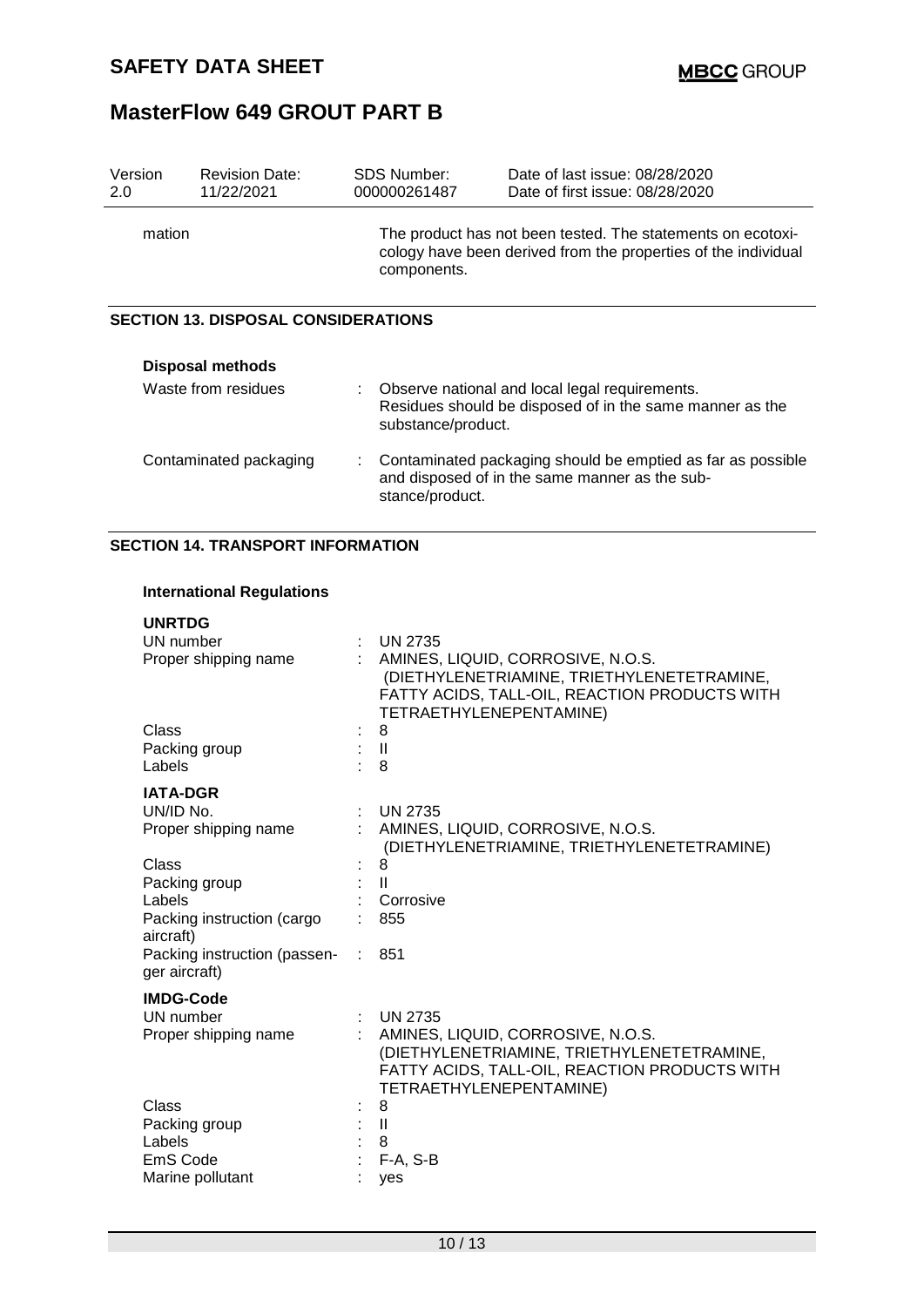| Version<br>2.0  | <b>Revision Date:</b><br>11/22/2021                                   | <b>SDS Number:</b><br>000000261487                  | Date of last issue: 08/28/2020<br>Date of first issue: 08/28/2020                                                                                           |
|-----------------|-----------------------------------------------------------------------|-----------------------------------------------------|-------------------------------------------------------------------------------------------------------------------------------------------------------------|
|                 | Not applicable for product as supplied.<br><b>Domestic regulation</b> |                                                     | Transport in bulk according to Annex II of MARPOL 73/78 and the IBC Code                                                                                    |
| <b>49 CFR</b>   | UN/ID/NA number<br>Proper shipping name                               | : UN 2735                                           | AMINES, LIQUID, CORROSIVE, N.O.S.<br>(DIETHYLENETRIAMINE, TRIETHYLENETETRAMINE,<br>FATTY ACIDS, TALL-OIL, REACTION PRODUCTS WITH<br>TETRAETHYLENEPENTAMINE) |
| Class<br>Labels | Packing group<br><b>ERG Code</b><br>Marine pollutant                  | 8<br>$\mathbf{H}$<br><b>CORROSIVE</b><br>153<br>yes |                                                                                                                                                             |

#### **Special precautions for user**

The transport classification(s) provided herein are for informational purposes only, and solely based upon the properties of the unpackaged material as it is described within this Safety Data Sheet. Transportation classifications may vary by mode of transportation, package sizes, and variations in regional or country regulations.

#### **SECTION 15. REGULATORY INFORMATION**

#### **US State Regulations**

| Pennsylvania Right To Know                                                                   |                                        |
|----------------------------------------------------------------------------------------------|----------------------------------------|
| 2,2'-iminodi(ethylamine)<br>3,6,9-triazaundecamethylene-1,11-diamine<br>triethylenetetramine | 111-40-0<br>112-57-2<br>112-24-3       |
| <b>New Jersey Right To Know</b>                                                              |                                        |
| 2,2'-iminodi(ethylamine)<br>3,6,9-triazaundecamethylene-1,11-diamine<br>triethylenetetramine | $111 - 40 - 0$<br>112-57-2<br>112-24-3 |
| The ingredients of this product are reported in the following inventories:                   |                                        |

# TSCA : All substances listed as active on the TSCA inventory DSL DSL **DEFILE 2018**: All components of this product are on the Canadian DSL

**SECTION 16. OTHER INFORMATION**

**Further information**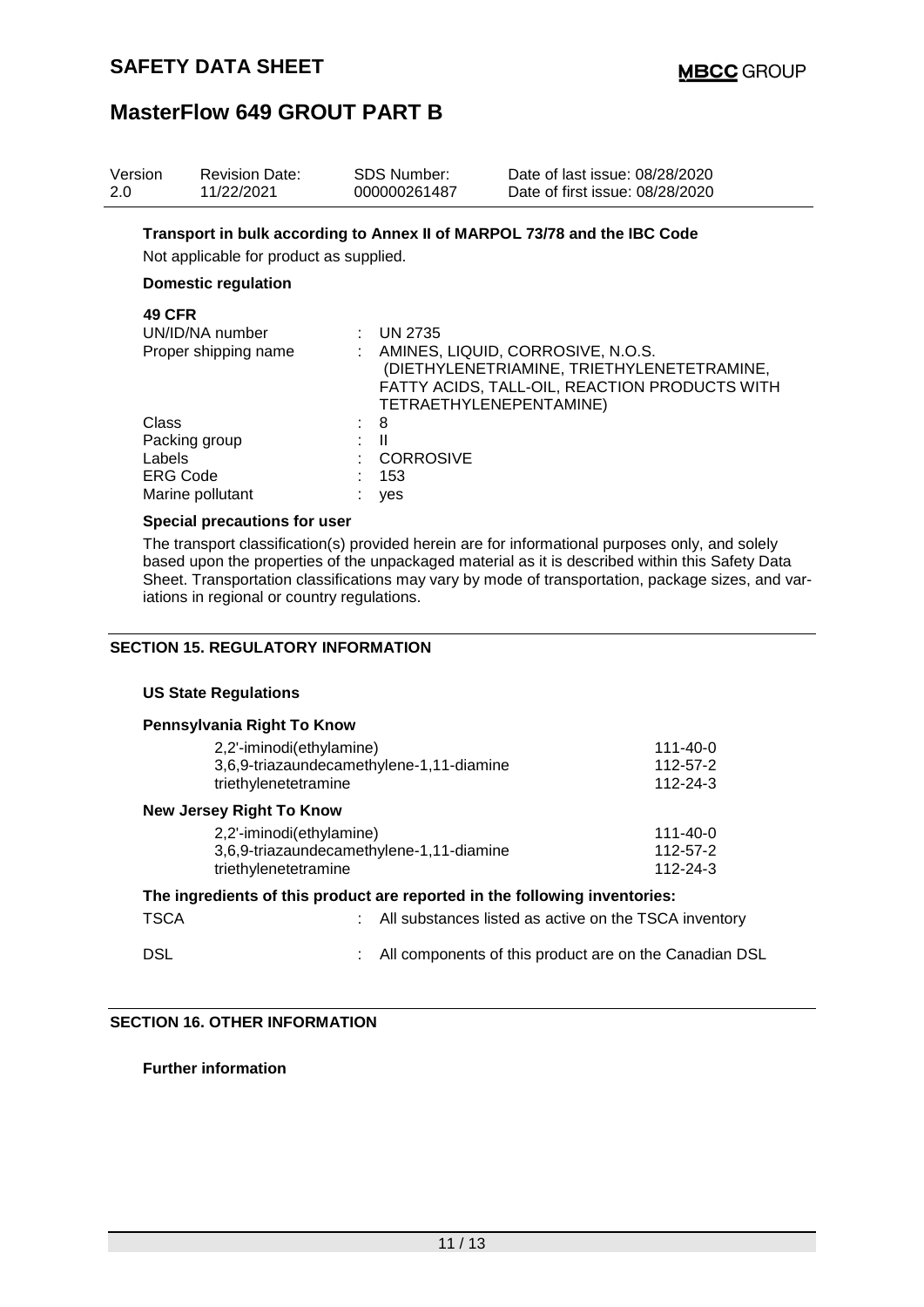

AIIC - Australian Inventory of Industrial Chemicals; ASTM - American Society for the Testing of Materials; bw - Body weight; CERCLA - Comprehensive Environmental Response, Compensation, and Liability Act; CMR - Carcinogen, Mutagen or Reproductive Toxicant; DIN - Standard of the German Institute for Standardisation; DOT - Department of Transportation; DSL - Domestic Substances List (Canada); ECx - Concentration associated with x% response; EHS - Extremely Hazardous Substance; ELx - Loading rate associated with x% response; EmS - Emergency Schedule; ENCS - Existing and New Chemical Substances (Japan); ErCx - Concentration associated with x% growth rate response; ERG - Emergency Response Guide; GHS - Globally Harmonized System; GLP - Good Laboratory Practice; HMIS - Hazardous Materials Identification System; IARC - International Agency for Research on Cancer; IATA - International Air Transport Association; IBC - International Code for the Construction and Equipment of Ships carrying Dangerous Chemicals in Bulk; IC50 - Half maximal inhibitory concentration; ICAO - International Civil Aviation Organization; IECSC - Inventory of Existing Chemical Substances in China; IMDG - In-